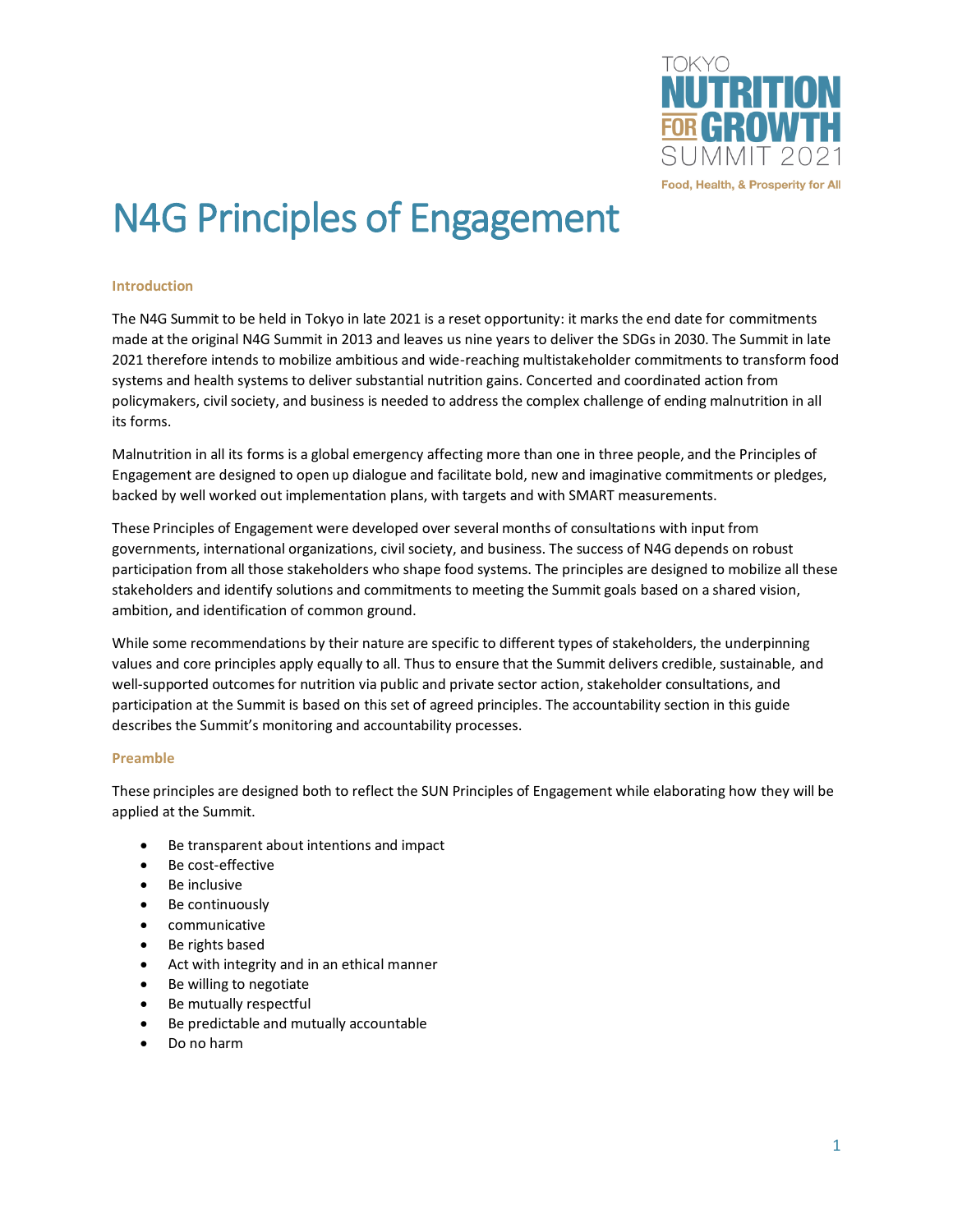

# **1. The process of developing commitments must engage a wide range of actors in open and transparent consultation**

- Commitments should be developed from the outset using a consultative process based on open dialogue and a collaborative spirit with all relevant stakeholders involved including the private sector, governments, multilateral organizations, and civil society. This also includes commitments from business membership organizations (e.g. business associations) as a means of resetting norms and achieving scale.
- The consultation process should also enable stakeholders to voice their concerns about public policy proposals and business contributions, and discuss how public policies or business contributions encourage rather than undermine public health objectives.
- The consultation process is intended to serve as a safe space in which the integrity of different positions is respected, and to motivate stakeholders to take action.
- The consultation process will prioritize the inclusion of a diverse set of stakeholders throughout the process in order to create the best opportunity for a strong set of recommendations from the consultation process. This includes trying to prioritize perspectives of people with different experiences, which can include but is not limited to things such as gender identity, race, and class.
- Outcomes of consultations should be shared with other Summit stakeholders.

# **2. All stakeholders' commitments need to be SMART and significant**

- Stakeholders should only be allowed to contribute commitments that are SMART, designed to meaningfully contribute to achieving internationally agreed goals, targets, strategies, and standards on nutrition.
- As for all other stakeholders, commitments from businesses or business associations should be appropriate to their size/membership, and primarily strive to mainstream good practices within their core business in addition to any 'corporate social responsibility' programs. At the Summit, all commitments should clearly be more ambitious than 'business-as-usual' and illustrate how that is so.
- All stakeholders must commit at the outset to reporting on their progress towards these SMART commitments fully and publicly, on an annual basis, through existing mechanisms or by actively participating in existing accountability mechanisms wherever possible. If such mechanisms don't exist, the partners should commit to creating them as part of this process.
- The criteria listed in this principle are further outlined in the Commitment Guide.

# **3. Public policy must be evidence-based, established by governments through inclusive participatory processes**

- Organizers of consultations on public policy recommendations/commitments should provide a safe space to consider policy options and voice concerns. These consultations must be conducted in a way that protects policy recommendations from undue influence of or interference from financial interests, and focus on evidence-based approaches.
- All stakeholders participating in public policy commitment consultations should be transparent about their interests and positions. They should only be invited by governments to participate if they are prepared to share their contribution publicly via their organizational websites and/or other transparency mechanisms.